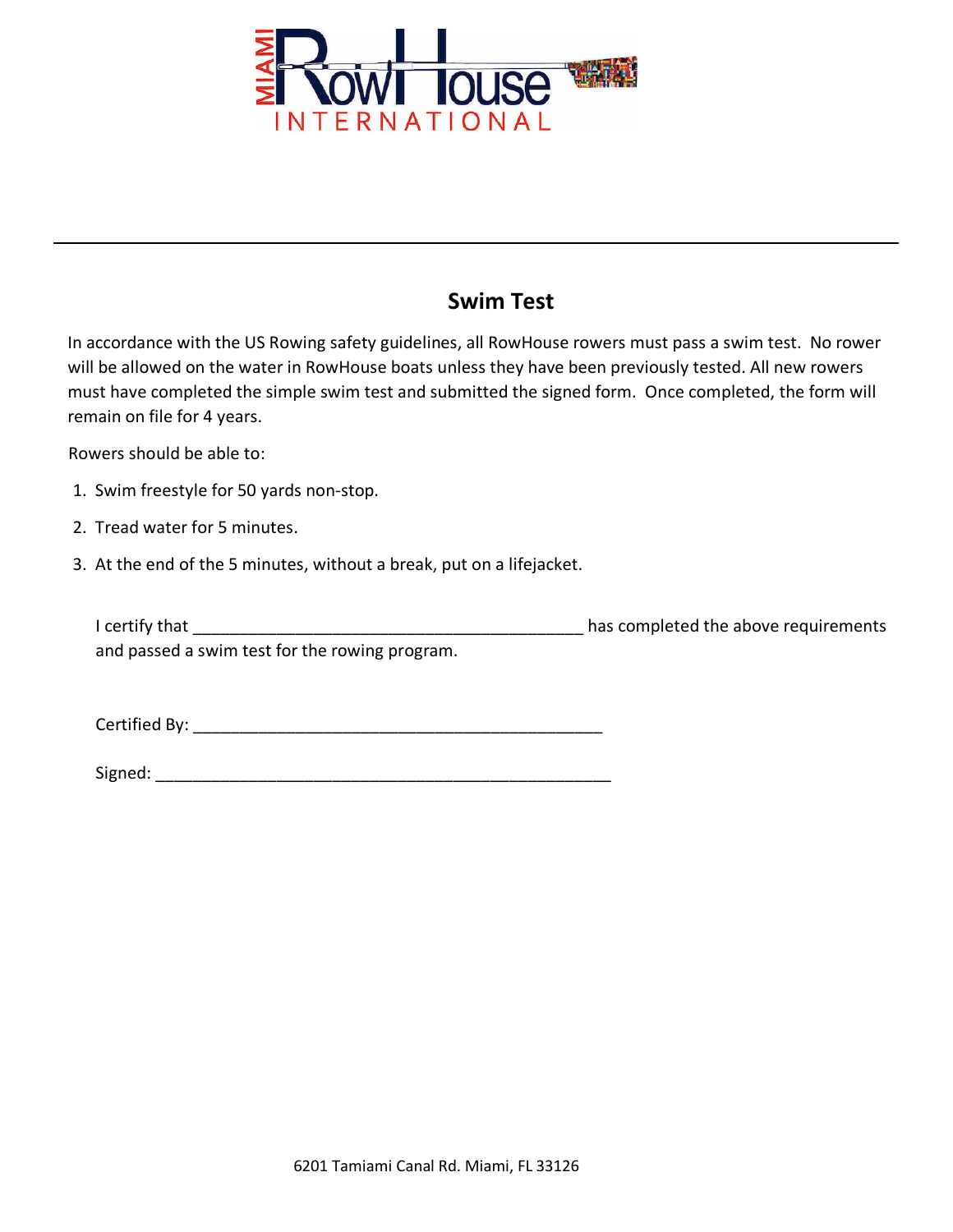

## Parents and / or Legal Guardians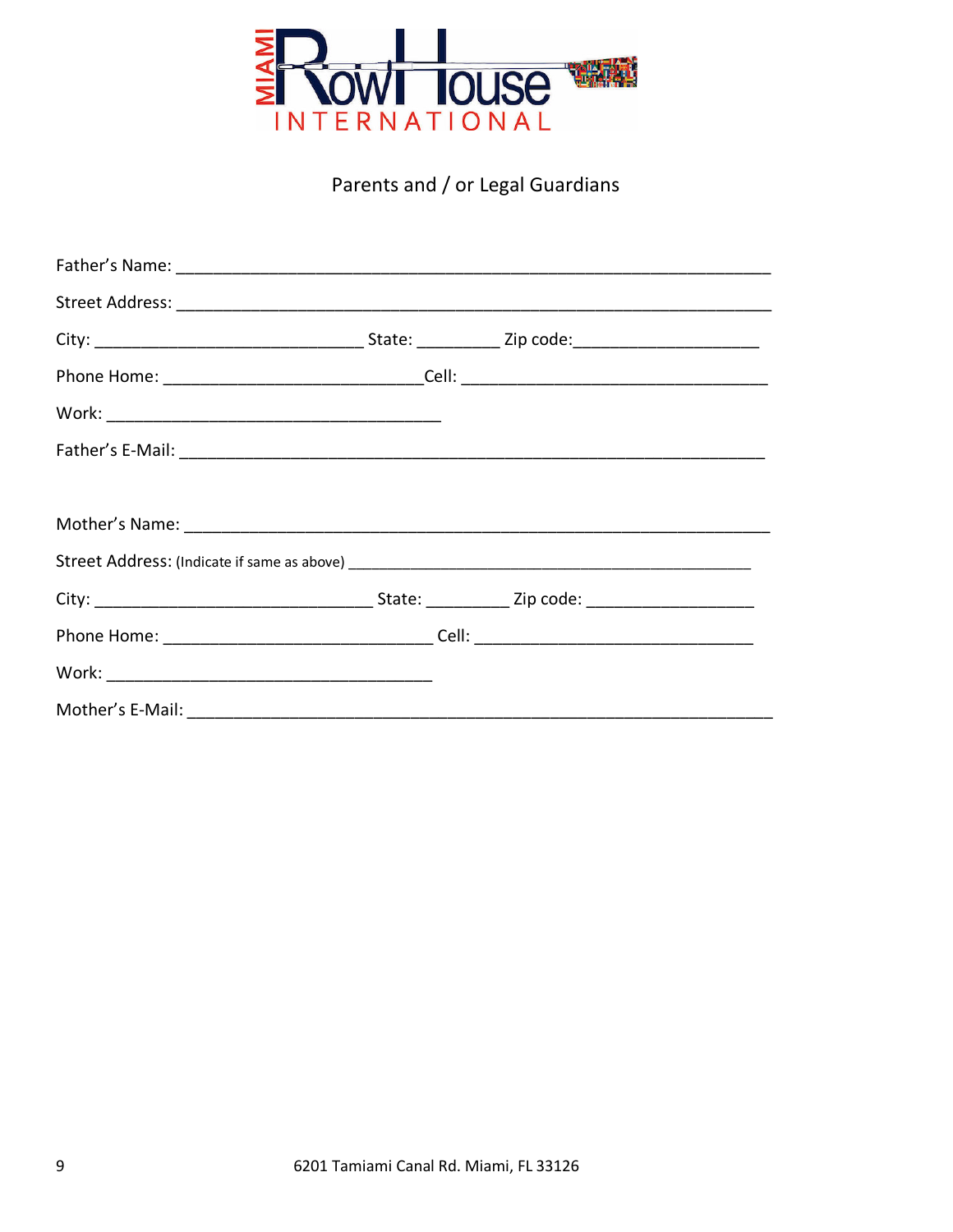

### Medical Consent Authorization

| In case of an Emergency, Contact:                                                                                                                                                    |                         |                                      |              |
|--------------------------------------------------------------------------------------------------------------------------------------------------------------------------------------|-------------------------|--------------------------------------|--------------|
|                                                                                                                                                                                      |                         |                                      |              |
| Name                                                                                                                                                                                 |                         | Phone                                | Relationship |
|                                                                                                                                                                                      |                         |                                      |              |
| Name                                                                                                                                                                                 |                         | Phone                                | Relationship |
| Known Medical Problems and Medications: This information is included to provide information to emergency personnel of<br>medical problems and medications in an emergency situation. |                         |                                      |              |
| <b>Existing Medical Problem</b>                                                                                                                                                      | <b>Medication Taken</b> | <b>Dosage Taken Dosage Frequency</b> |              |

#### **Medical Consent Authorization:**

In the event of an injury, accident, illness or other emergency, and if the above stated physician cannot be reached, I authorize my child to be treated by certified emergency personnel such as emergency medical technicians, emergency room physicians and other emergency room personnel such as nurses and laboratory technicians. I agree to accept financial responsibility for **the costs related to this medical treatment.**

Name & Signature of Authorized Parent or Guardian **Phone** Phone Phone Date Signed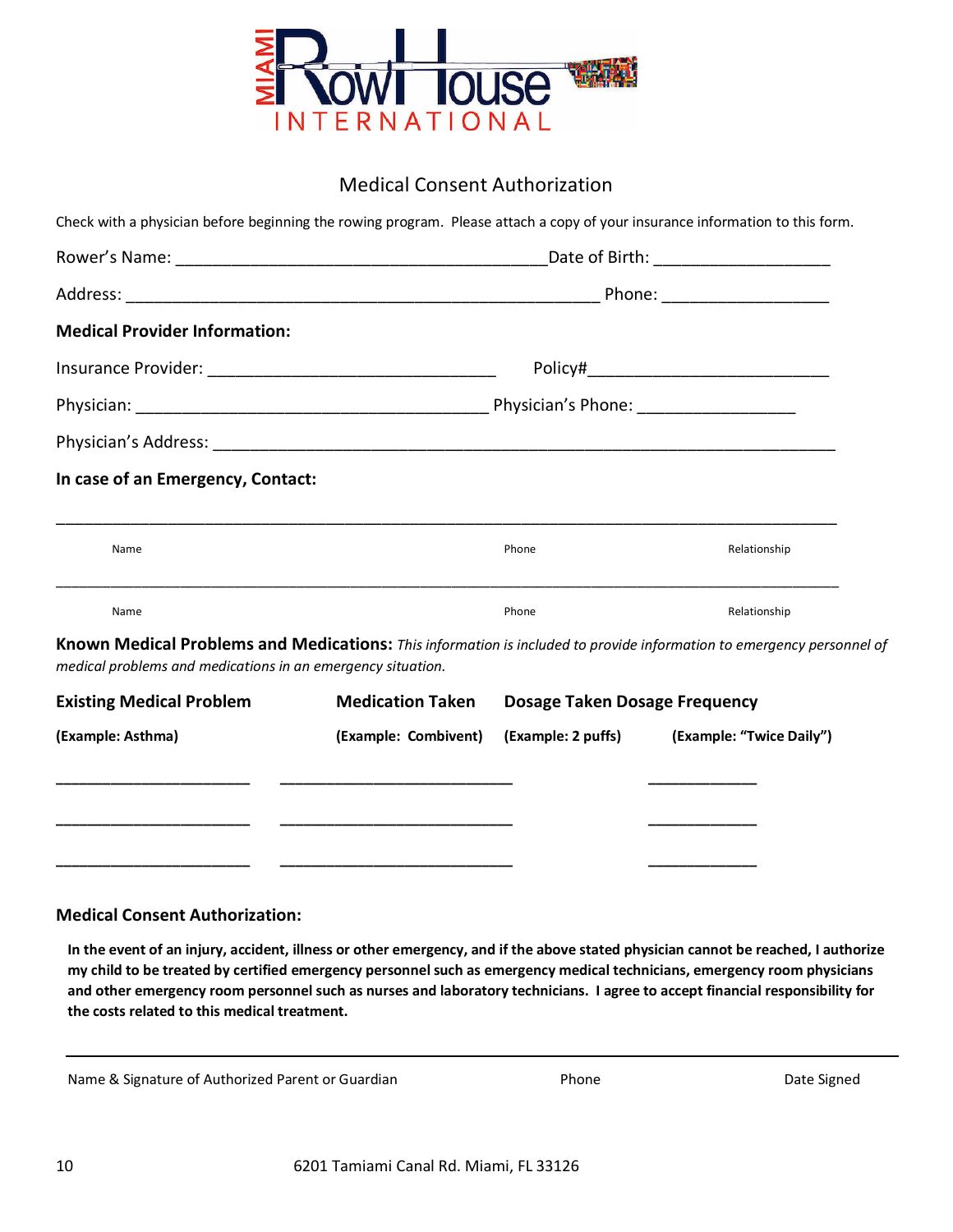

#### **RowHouse Waiver**

IN CONSIDERATION of being given the opportunity to participate in any ("Club") activities ("Activity") until the end of this 2020-2021 year, I, for myself, my personal representatives, assigns, heirs, and next of kin: ACKNOWLEDGE, agree and represent that I understand the nature of Rowing Activities, both on water and land based, and that I am qualified, in good health, and in proper physical condition to participate in such Activity.

- 1. FULLY UNDERSTAND that: (a.) ROWING ACTIVITIES INVOLVE RISKS AND DANGERS of serious bodily injury, including permanent disability, paralysis and death ("Risks"); (b.) these Risks and dangers may be caused by my own actions, or inactions, the actions or inactions of others participating in the Activity, the condition in which the Activity takes place, or the negligence of the Releases names below; (c.) there may be other risks and social and economic losses either not known to me or not readily foreseeable at this time; and I FULLY ACCEPT AND ASSUME ALL SUCH RISKS AND ALL RE-SPONSIBILITY FOR LOSSES, COSTS, AND DAMAGES I incur as a result of my participation in the Activity.
- 2. AGREE AND WARRANT that I will examine and inspect each Activity in which I take part as a member of the Club and that, if I observe any condition which I consider to be unacceptably hazardous or dangerous, I will notify the proper authority in charge of the Activity and will refuse to take part in the Activity until the condition has been corrected to my satisfaction.
- 3. HEREBY RELEASE, discharge, and covenant not to sue USRowing, the Miami International Rowhouse, their administrators, directors, agents, officers, volunteers and employees, other participating regatta organizers, any sponsors, advertisers, and if applicable, owners and lessors of premises, on which the Activity takes place, (each considered on of the Releases herein) from all liability, claims, demands, losses or damages on my account caused or allege to be caused in whole or in part by the negligence of the Releases or otherwise, including negligent rescue operations; and I further agree that if, despite this release and waiver of liability, assumption of risk, and indemnity agreement, I, or anyone on my behalf, makes a claim against any of the Releases, I WILL INDEMNIFY SAVE AND HOLD HARMLESS each of the Releases, from any litigation expenses, attorney fees, loss, liability, damage, or cost which any may incur as a result of such claim.

I have read this agreement, fully understand its terms, understand that have given up substantial rights by signing it and have signed it freely and without any inducement or assurance of any nature and intend it to be a complete and unconditional release of all liability to the greatest extent allowed by the law and agree that if any portion of this agreement is held to be invalid, the balance, notwithstanding, shall continue in full force and effect.

#### **Printed Name of Participant: \_\_\_\_\_\_\_\_\_\_\_\_\_\_\_\_\_\_\_\_\_\_\_\_\_\_\_\_\_\_\_\_\_\_\_\_\_\_\_\_\_\_\_\_\_\_\_\_\_\_**

**Date: \_\_\_\_\_\_\_\_\_\_\_\_\_\_\_\_\_\_**

**Signature (only if age 18 or over: \_\_\_\_\_\_\_\_\_\_\_\_\_\_\_\_\_\_\_\_\_\_\_\_\_\_\_\_\_\_\_\_\_\_\_\_\_\_\_\_\_\_\_\_\_\_\_\_\_\_\_\_\_\_\_\_\_\_\_\_\_\_\_\_\_\_\_\_\_\_**

**PARENTAL CONSENT** AND I, the minor's parent and/or legal guardian, understand the nature of rowing activities and the minor's experience and capabilities and believe the minor to be qualified to participate in such activity. I hereby release, discharge, covenant not to sue, and AGREE TO INDEMNIFY AND SAVE AND HOLD HARMLESS each of the Releases from all liability, claims, demands, losses, or damages on the minor's account caused or alleged to be caused in whole or part by the operations, and further agree that if, despite this release, I, the minor, or anyone on the minor's behalf makes a claim against any of the Releases, I WILL INDEMNIFY, SAVE, AND HOLD HARMLESS each of the Releases from any litigation expenses, attorney fees, loss liability, damage, or cost any may incur as the result of any such claim.

**Printed Name of Parent/Guardian: \_\_\_\_\_\_\_\_\_\_\_\_\_\_\_\_\_\_\_\_\_\_\_\_\_\_\_\_\_\_\_\_\_\_\_\_\_\_\_\_\_\_\_\_\_\_\_ Date: \_\_\_\_\_\_\_\_\_\_\_\_\_\_\_\_**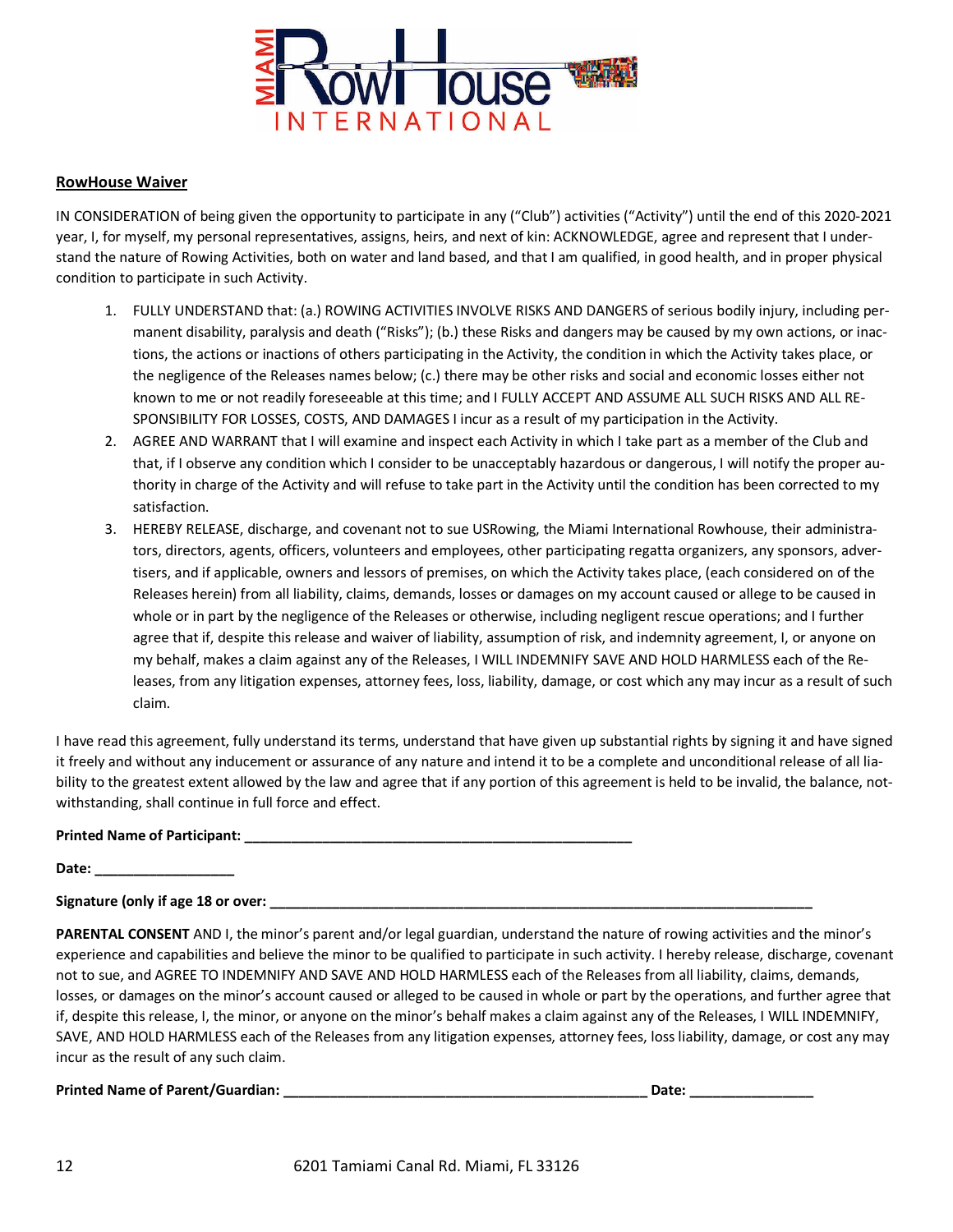

# Protocol for the Return to Rowing

| <b>PHASE 1</b>                                              | GUIDELINES (June 17, 2020)                                                                                                                                                                                                                                                                                                                                                                                                                                                                                                                                                                                                                                                                                                                                                                                                                                                                                                                                                                                                                                                                                                                                                                                                                                                                                                    |
|-------------------------------------------------------------|-------------------------------------------------------------------------------------------------------------------------------------------------------------------------------------------------------------------------------------------------------------------------------------------------------------------------------------------------------------------------------------------------------------------------------------------------------------------------------------------------------------------------------------------------------------------------------------------------------------------------------------------------------------------------------------------------------------------------------------------------------------------------------------------------------------------------------------------------------------------------------------------------------------------------------------------------------------------------------------------------------------------------------------------------------------------------------------------------------------------------------------------------------------------------------------------------------------------------------------------------------------------------------------------------------------------------------|
| <b>Miami RowHouse</b><br>"Open Air"<br><b>Summer Rowing</b> | <b>Key Principles:</b><br>1. Follow state and local rules and regulations.<br>2. Training will focus on "get in, train, get out"<br>approach as recommended by US Rowing<br>(No parents or other family members or friends<br>are allowed on the premises. Only rowers.)<br>3. Individuals should maintain social distancing<br>in the boat area.<br>4. MASKS MUST BE WORN BY ALL (JUNIORS<br>AND MASTERS etc.) inside the RowHouse<br>building.<br>5. NO ERGING BY ANYONE INSIDE THE<br>ROWHOUSE BUILDING. If you need to erg<br>please take the erg outside on the porch and<br>put it back in the house when done. Please be<br>sure to sanitize the erg handles and seat<br>BEFORE you use it and AFTER you have put it<br>back inside the RowHouse.<br>6. ONLY USE MATS OUTSIDE and be sure to<br>wipe down before and after use and bring your<br>own rollers if you use them with stretching.<br>7. Training will be on the water and focused on<br>the use of singles and doubles.<br>8. Parents and rowers and Masters should report<br>to Coach immediately by phone/text and email<br>if the parent or rower or Master comes in<br>contact with anyone who has COVID-19<br>including but not limited to family, friends etc.<br>Do not come to the club if exposed to COVID-<br>19 or if you are not feeling well. |
|                                                             | <b>Additional General Guidelines</b><br>Masks should be worn at all times while off the<br>water. The masks can be removed in the boat<br>and then put back on as the rower returns to<br>the dock.<br>All athletes and coach should sanitize or wash<br>their hands with soap for at least 20 seconds<br>upon arrival and should follow hand-washing<br>protocols regularly.                                                                                                                                                                                                                                                                                                                                                                                                                                                                                                                                                                                                                                                                                                                                                                                                                                                                                                                                                 |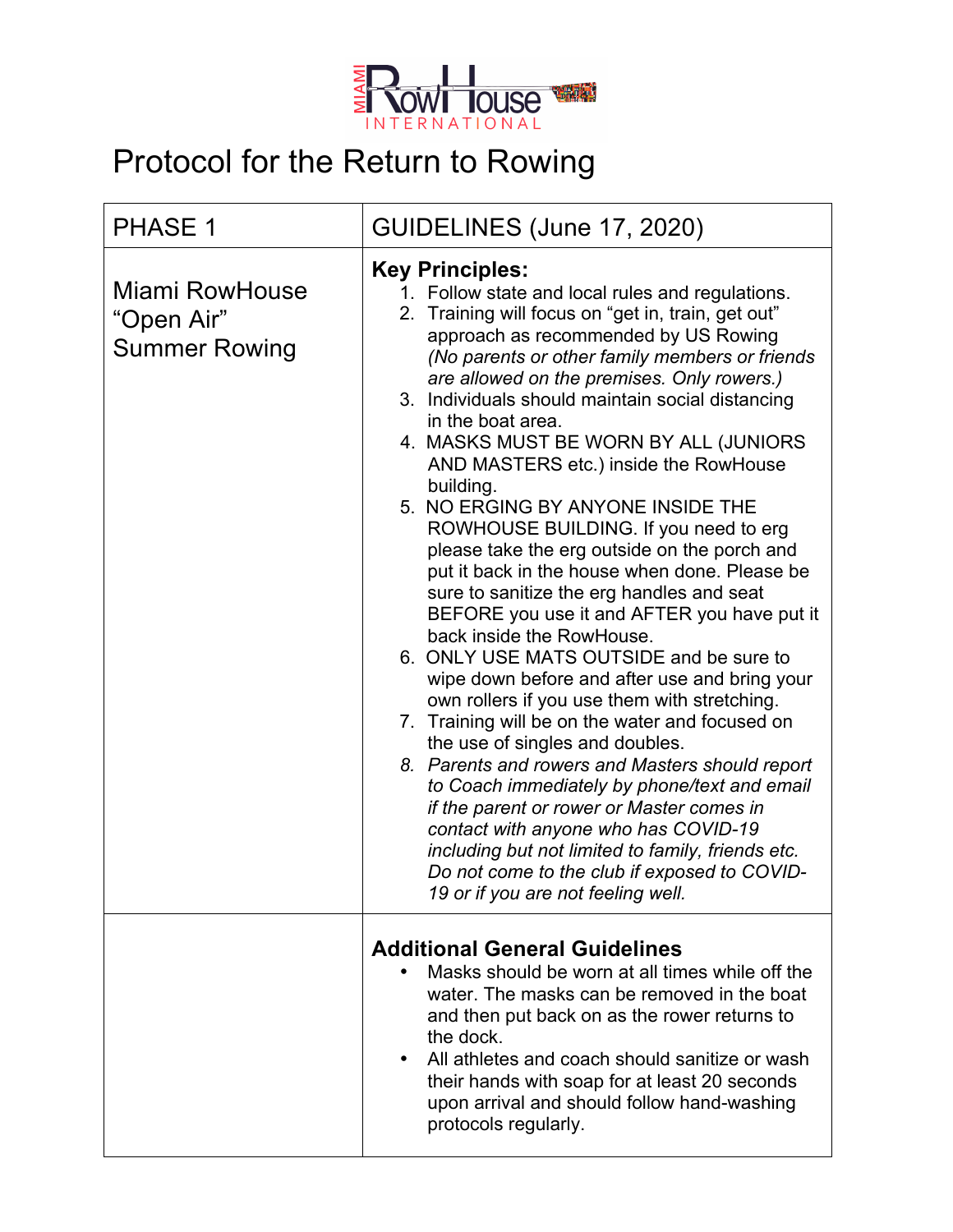| <b>Return to Training/Health Monitoring</b><br>Any Athlete known to have been exposed to<br>COVID-19 must self-report to the Coach.<br>• Each Athlete needs to take their temperature<br>daily prior to arrival at the boathouse. Do not<br>come to the boathouse if your temperature is<br>100.4 degrees or over.<br>• If the Athlete feels sick they should contact the<br>Coach and not attend practice.<br>If any Athlete does get COVID-19 they need to<br>provide the Coach with a note from their doctor<br>indicating they are ok before returning to the<br>boathouse. |
|---------------------------------------------------------------------------------------------------------------------------------------------------------------------------------------------------------------------------------------------------------------------------------------------------------------------------------------------------------------------------------------------------------------------------------------------------------------------------------------------------------------------------------------------------------------------------------|
| <b>Outdoor Facility Use</b><br>The boats are stored in an outdoor open facility.<br>All club oars and boats should be wiped down<br>before and after use with soap and water.<br>When launching /landing, social distancing<br>requirements should be maintained. Only one<br>boat at a time to launch and return to the dock.<br>Keep social distancing as you wait your turn.                                                                                                                                                                                                 |

I have read and agree to the protocol described above. Date: \_\_\_\_\_\_\_\_\_\_\_\_\_

\_\_\_\_\_\_\_\_\_\_\_\_\_\_\_\_\_\_\_\_\_\_\_\_\_\_\_ \_\_\_\_\_\_\_\_\_\_\_\_\_\_\_\_\_\_\_\_\_\_\_\_\_\_\_\_\_

**Junior Name** <br> **Parent Name or Masters Name** 

\_\_\_\_\_\_\_\_\_\_\_\_\_\_\_\_\_\_\_\_\_\_\_\_\_\_\_ \_\_\_\_\_\_\_\_\_\_\_\_\_\_\_\_\_\_\_\_\_\_\_\_\_\_\_\_\_

Junior Signature Parent Signature or Masters Signature

6201 Tamiami Canal Road ♦ Miami, FL ♦ 305-710-8362